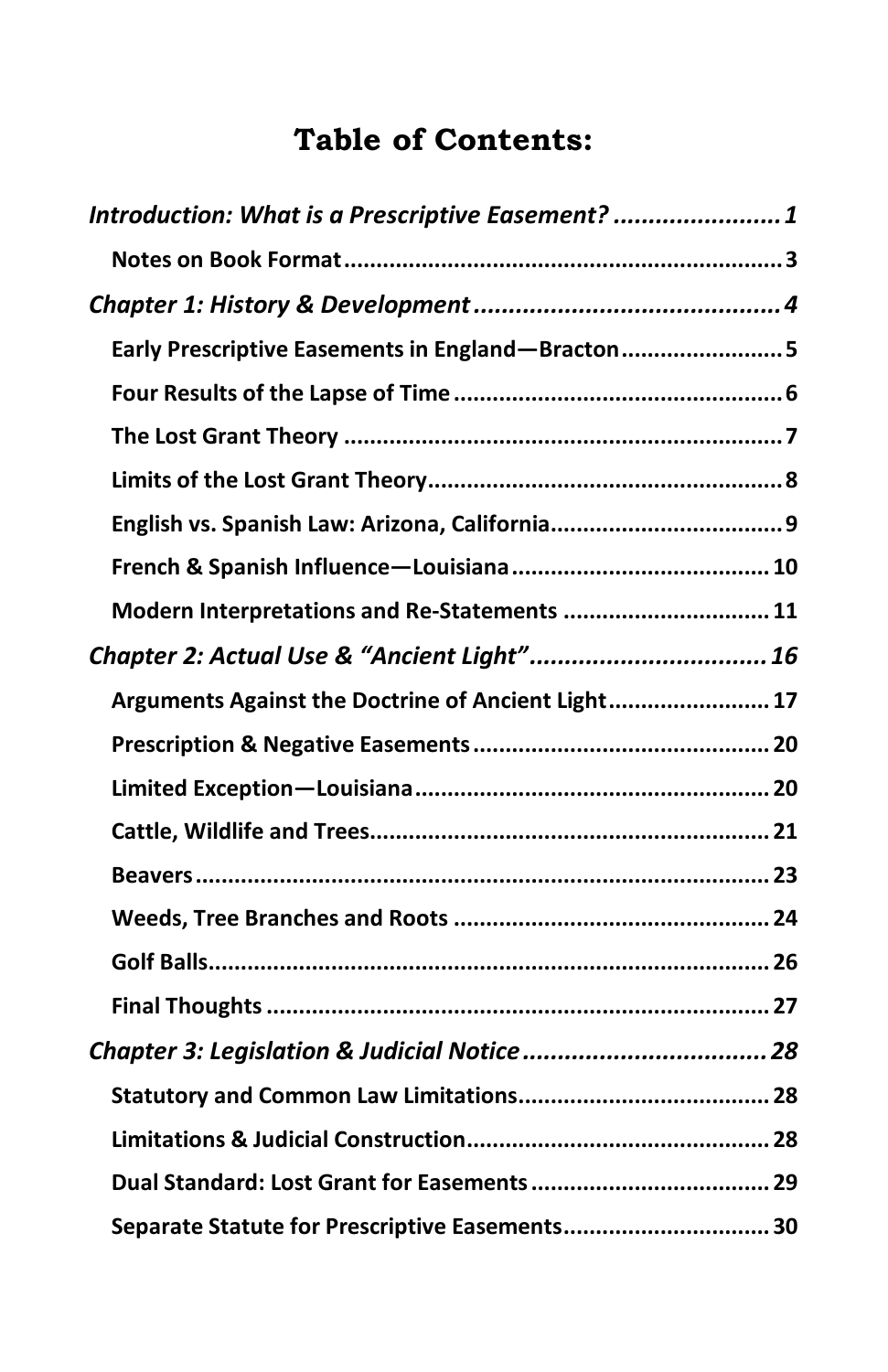| Interaction with Adverse Possession Statutes  31         |  |
|----------------------------------------------------------|--|
| Legislative Changes to Limitations: Retroactive Laws  32 |  |
| When Is a Prescriptive Easement Perfected? 34            |  |
|                                                          |  |
| Chapter 4: Private Prescriptive Easements  39            |  |
|                                                          |  |
|                                                          |  |
|                                                          |  |
|                                                          |  |
| Presumed Adverse or Presumed Permissive 44               |  |
|                                                          |  |
|                                                          |  |
|                                                          |  |
| Neighborly Accommodation vs. Acquiescence  47            |  |
|                                                          |  |
| Woodland Exception to Presumption of Permission  49      |  |
|                                                          |  |
|                                                          |  |
| Interruption of the Right-Two Contrasting Views 54       |  |
|                                                          |  |
|                                                          |  |
|                                                          |  |
|                                                          |  |
| Mistaken Belief in Location of an Express Easement  61   |  |
|                                                          |  |
|                                                          |  |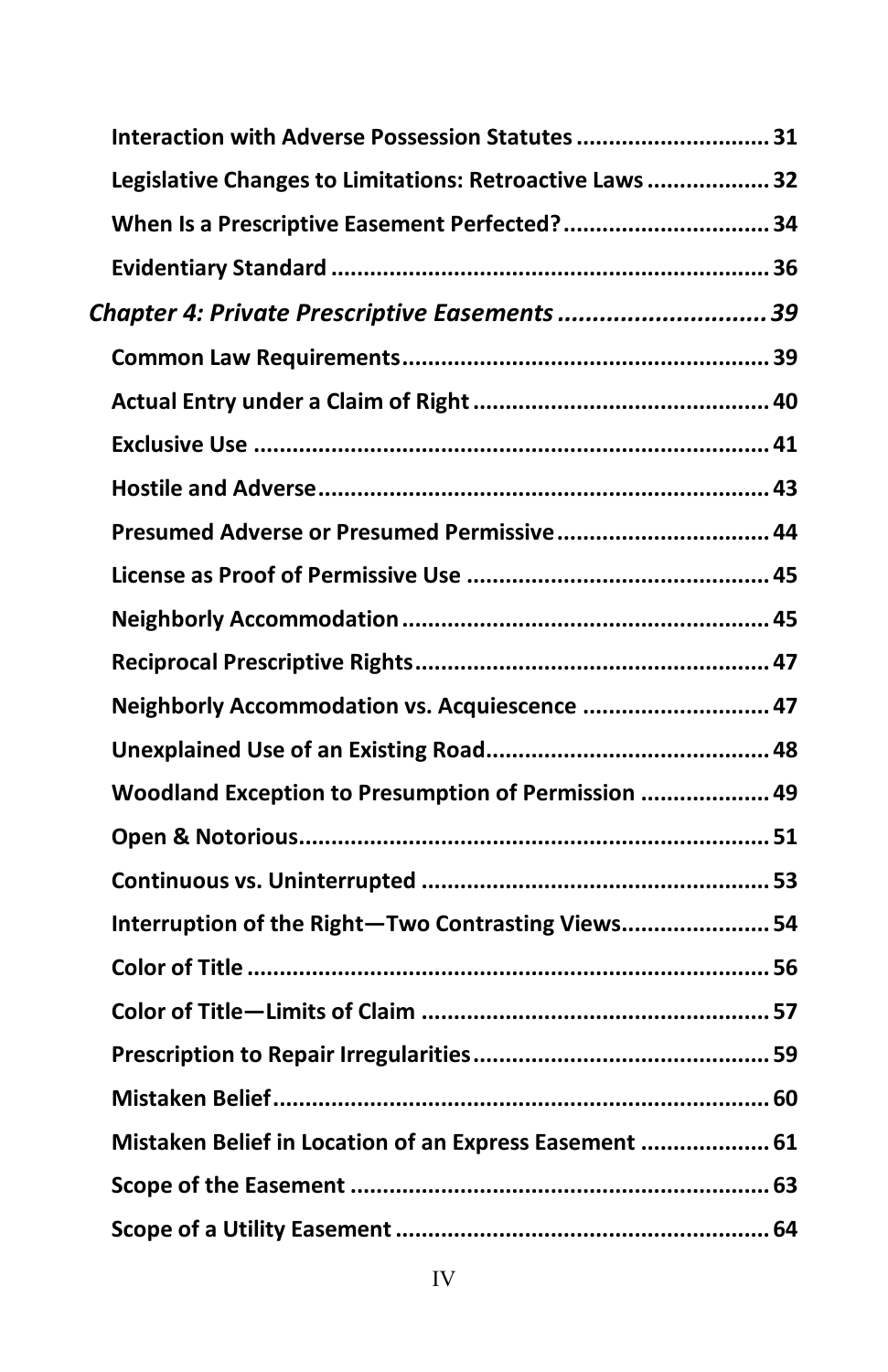| Altering the Location of Prescriptive Easements 70  |  |
|-----------------------------------------------------|--|
| Expansion of a Record Easement by Prescription      |  |
|                                                     |  |
|                                                     |  |
|                                                     |  |
|                                                     |  |
| Private Prescriptive Claim over Federal Lands  78   |  |
| Chapter 5: Public Prescriptive Easements  79        |  |
| Early Decisions-Confusion Over Lost Grant 80        |  |
|                                                     |  |
|                                                     |  |
|                                                     |  |
|                                                     |  |
| Recent Decisions-Public Prescriptive Easements  85  |  |
| Statutory Authority for Public Ways-Long Use 89     |  |
|                                                     |  |
|                                                     |  |
| Private Prescriptive Right Over Public Easement  94 |  |
| Private Easement Becomes Public by Prescription  95 |  |
|                                                     |  |
|                                                     |  |
| Chapter 6: Existing Roads, Gates & Locks  98        |  |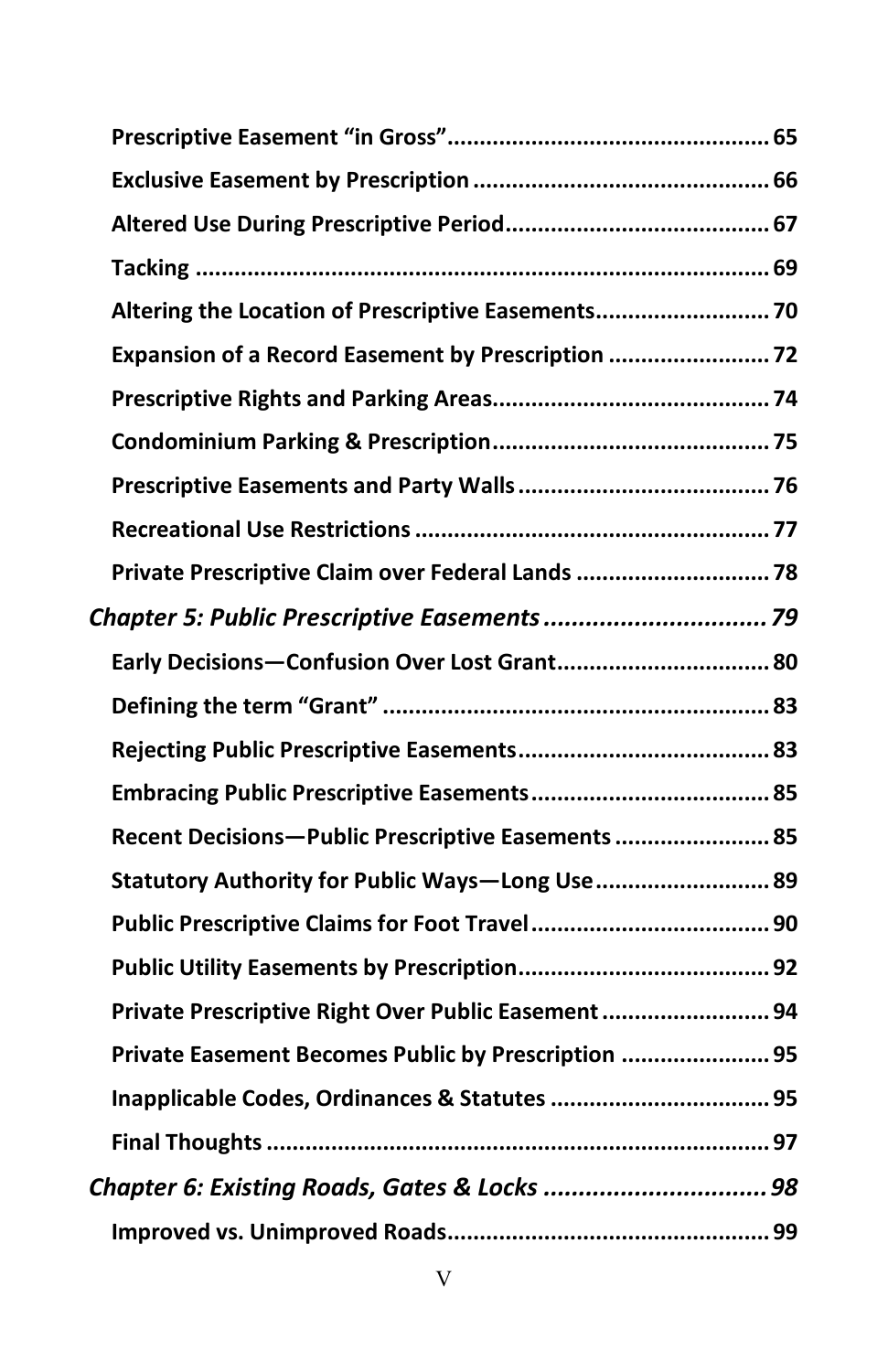| Claims Against Railroads-Confusing Precedent  110  |  |
|----------------------------------------------------|--|
| States Allowing Prescription Against Railroads 111 |  |
|                                                    |  |
|                                                    |  |
| Charter to Modify Common Law Presumptions 115      |  |
|                                                    |  |
|                                                    |  |
|                                                    |  |
|                                                    |  |
|                                                    |  |
| Categories of Disputes Relating to Water  119      |  |
|                                                    |  |
|                                                    |  |
|                                                    |  |
|                                                    |  |
| Prescriptive Right for Irrigation Drainage  124    |  |
| Prescriptive Right to a Prior Appropriation 124    |  |
|                                                    |  |
|                                                    |  |